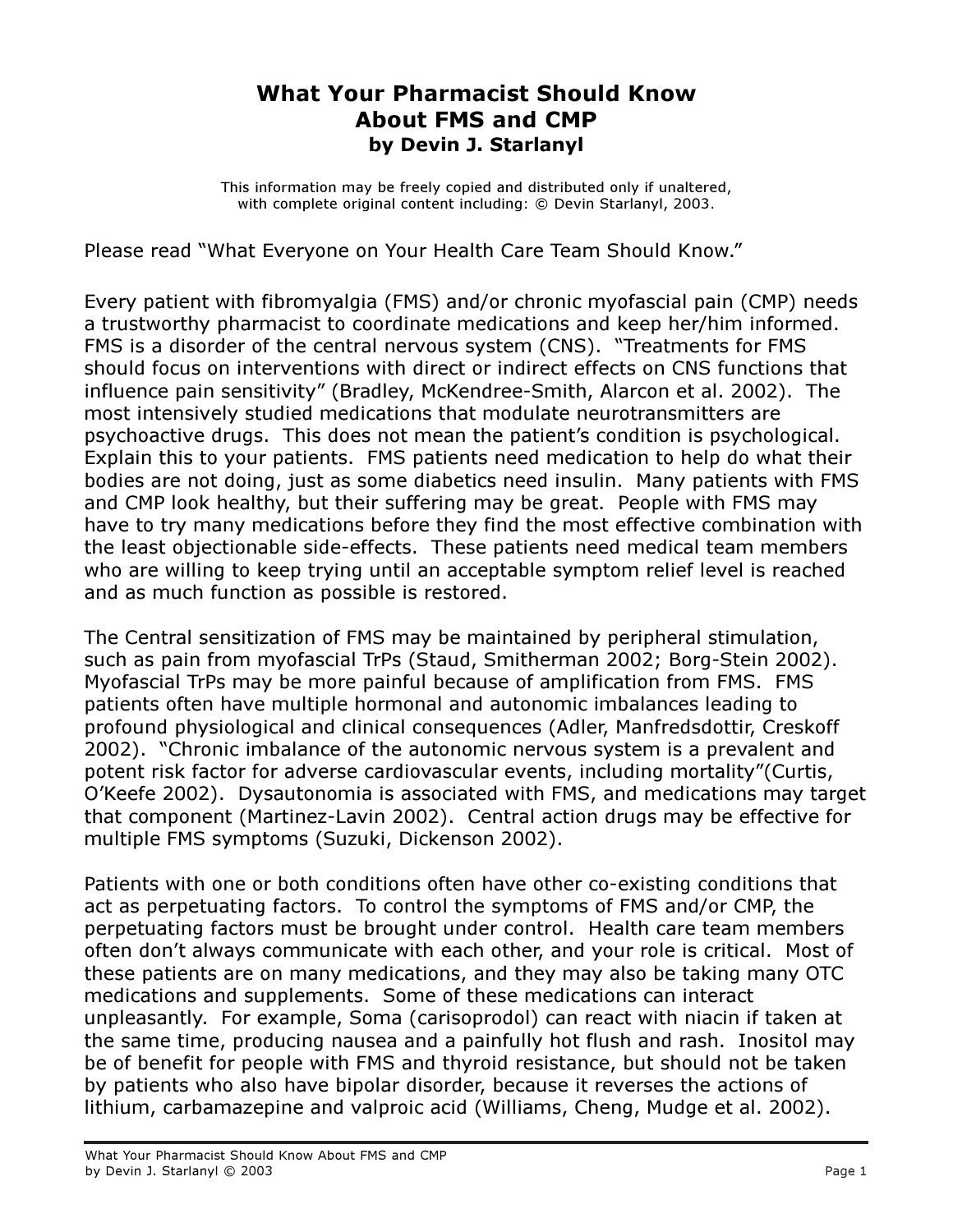People with FMS tend to react unusually to medications. In some cases, especially if the new medication is expensive, you may want to suggest the option of filling a partial prescription to see if it can be tolerated.

Each FMS patient may have different imbalances in hormones, neurotransmitters, peptides and other informational substances. There is no "cookbook recipe" for FMS. What works well for one can be ineffective for another. A medication that puts one person to sleep may keep another awake. There is a subset of patients who find medications such as Benadryl, Ultram, Pamelor and Paxil stimulating and can only take them in the morning, if at all.

Some generic medications may not work for FMS patients. One generic brand may work for one patient, and another may not. "The FDA considers two formulations as bioequivalent when the rate of adsorption varies no more than -20% or +25% (Banahan, Kolassa 1997). The CNS is hypersensitive in FMS, so these differences may be magnified. The differences between generics and brand names may be significant. Ask these patients about multiple chemical sensitivities. Some may be lactose intolerant and can't deal with even lactose fillers. Some patients may have malabsorption problems and do better with topical medications. These may need prescriptions filled by a compounding pharmacist. The prescribing doctor may be unaware of these options. FMS patients may appear confused at times due to cognitive deficits that come with chronic pain. They may need written clarification about dosage times and amounts and may need to use aids such as pill holders to remember what pills they have taken each day.

Patients with FMS and/or CMP may need stronger pain medications during an FMS "flare." In flare, existing symptoms worsen, new symptoms may appear, and patients require extra support, including bodywork and medication, until the CNS calms down. Any stressor, such as infection, overwork or trauma, can bring on flare. Flare is part of FMS, but myofascial TrPs can be activated or new ones can form at this time. Extra medications may be needed during stressful times, such as travel, during infections, or for medical procedures or therapies that may be painful, to avoid sensitizing an already over-sensitized CNS. Once the CNS calms down, medications and other support should return to former levels.

Studies indicate that "emotional disturbance in pain patients is more likely to be a consequence than a cause of chronic pain"(Gamsa 1990). Maintenance with mild narcotics (Darvocet, Tylenol #3, Vicodin-Lorcet-Lortab) for nonmalignant chronic pain conditions is a logical, humane alternative if other reasonable attempts at pain control have failed. The main problem with raised dosages of these medications is not with the narcotic components per se, but with the aspirin or acetaminophen that is often compounded with them. There can be serious side effects with NSAID usage (Gardner and Simpkin 1991). Narcotic analgesics are sometimes more easily tolerated than NSAIDs (Reidenberg and Portenoy 1994). Neither FMS nor CMP is inflammatory. Anti-inflammatory medications may contribute to malabsorption in the gut, a common perpetuating factor. NSAIDs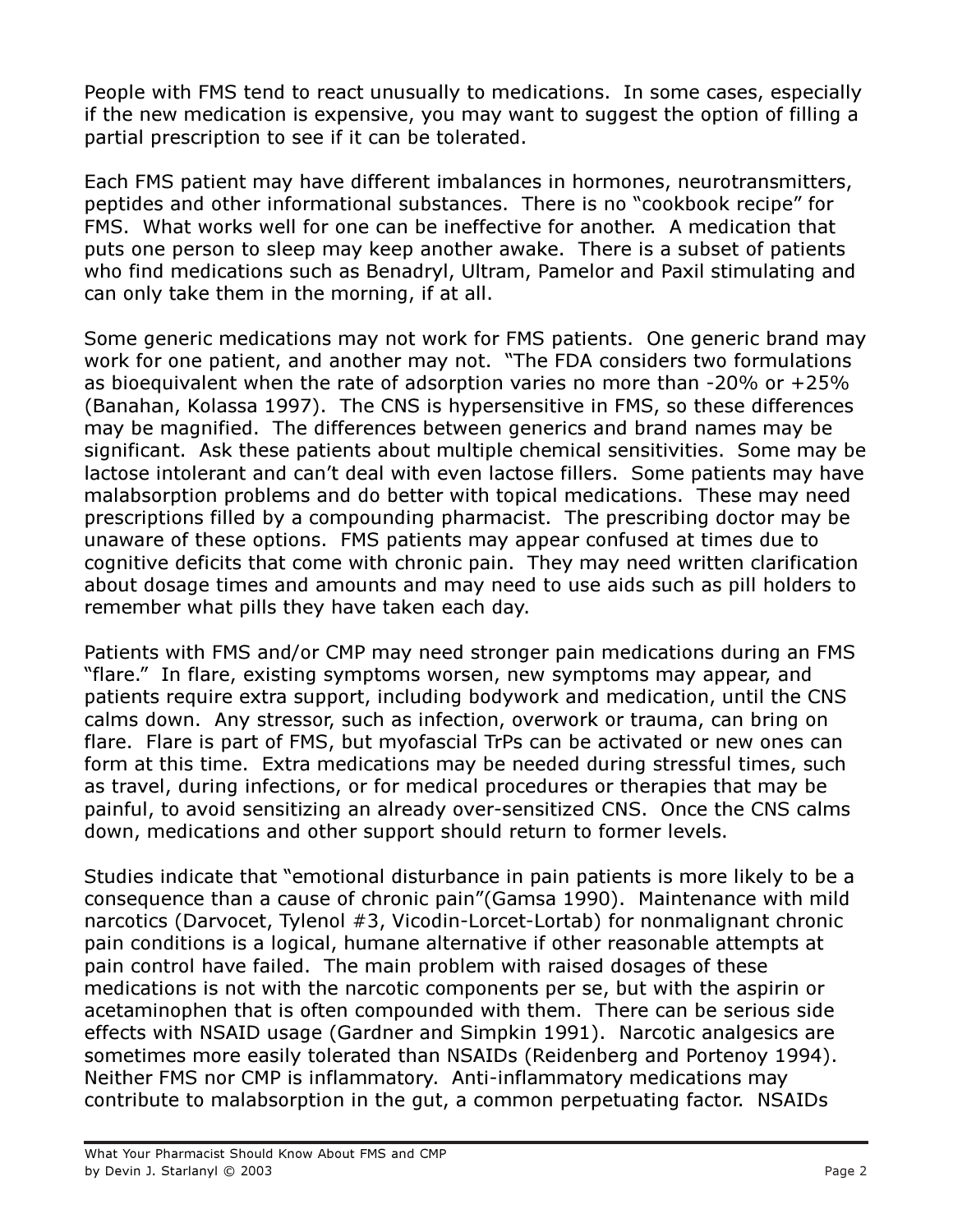may disrupt stage 4 sleep, and many FMS patients already have fragmented sleep. Prolonged use of narcotics may result in physiological changes affecting tolerance or physical dependence (withdrawal), but these are not the same as psychological dependence (addiction). "The trend to increasing medical use of opioid analgesics to treat pain does not appear to contribute to increases in the health consequences of opioid analgesic abuse"(Jornason, Ryan. Gilson et al. 2000).

Patients with these conditions are often significantly under-medicated for pain. "Significant knowledge deficits regarding currently accepted principles of pain management practice, as well as beliefs that could interfere with optimal care, mandate a need for educational interventions.... Unwarranted fear of addiction is a misunderstood and important concept that needs to be addressed" (Lebovits, Florence, Bathina et al.1997). These patients are taking the medications to increase function and for symptom relief. The level of medication should not be rising steadily. That is a sign that the perpetuating factors are not being treated properly and/or that the level of pain relief is not adequately treated with the current medication.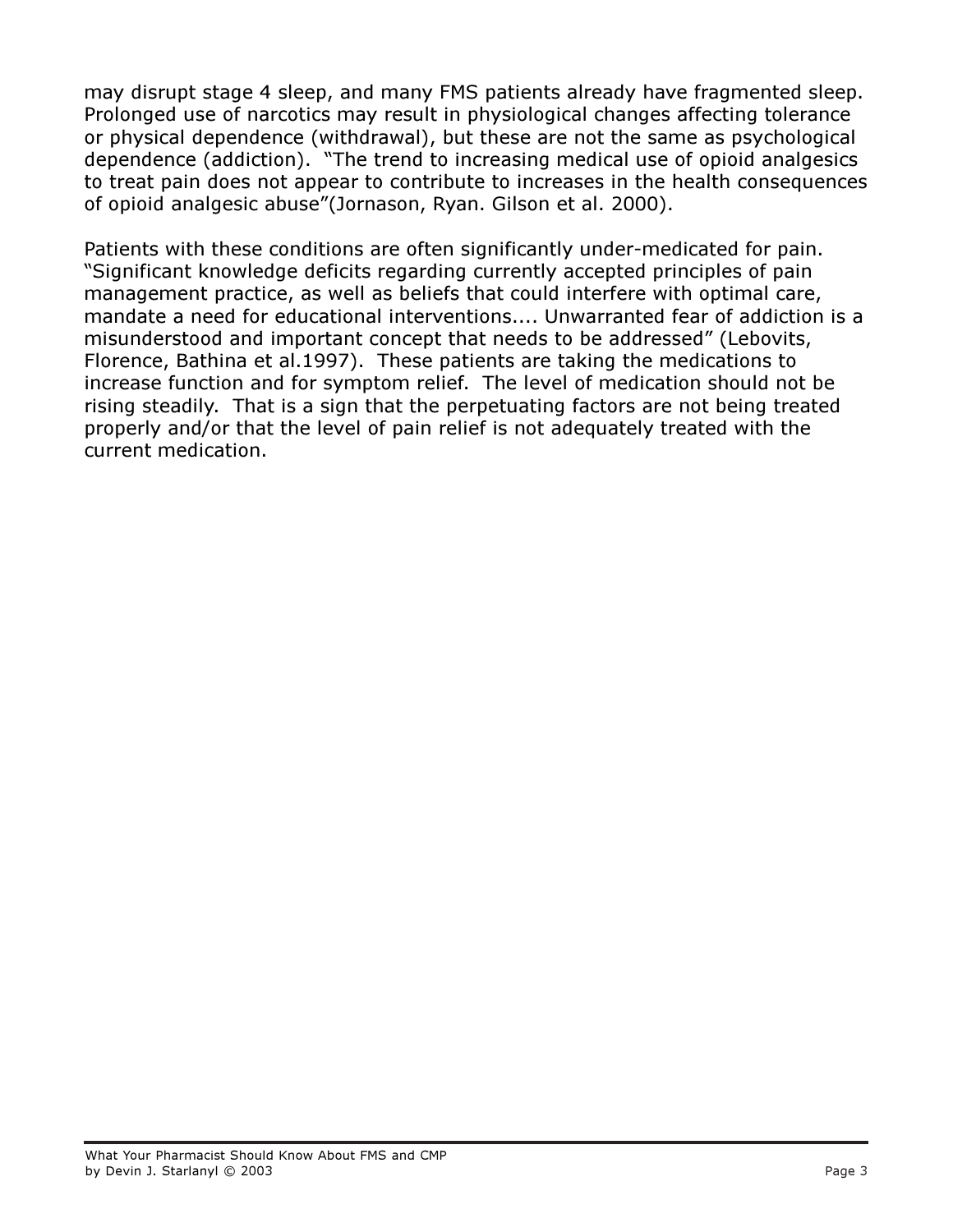## References

Adler G.K, Manfredsdottir V.F., Creskoff F.W. 2002. Neuroendocrine abnormalities in fibromyalgia. Curr Headache Rep 6(4):289-98.

Banahan, B.F. 3<sup>rd</sup> and E.M. Kolassa. 1997. A physician survey on generic drugs and substitution of critical dose medications. Arch Intern Med 157(18):2080- 2088.

Bendtsen, L., J. Norregaard, R. Jensen and J. Olesen. 1997. Evidence of qualitatively altered nociception in patients with fibromyalgia. Arth Rheum 40(1):98–102.

Borg-Stein J. 2002. Management of peripheral pain generators in fibromyalgia. 2002. Rheum Dis Clin North Am 28(2):305-17.

Bradley L. A., McKendree-Smith N.L., Alarcon G.S. et al. 2002. Is fibromyalgia a neurologic disease? Curr Pain Headache Rep 6(2):106-14.

Curtis B.M., O'Keefe J.H. Jr. 2002. Autonomic tone as a cardiovascular risk factor: the dangers of chronic fight or flight. Mayo Clin Proc 398-9; 77(1):7-9.

Gamsa, A. 1990. Is emotional disturbance a precipitator or a consequence of chronic pain? Pain 42(2): 183 195.

Gardner, G.C. and P.A. Simpkin. 1991. Adverse Effects of NSAIDs. Pharm Ther 16:750–754.

Jones, R.C. 1996. Fibromyalgia: misdiagnosed, mistreated and misunderstood? Am Fam Phys 52(1):91–92.

Jornason D.E., Ryan K.M. Gilson A.M. et al. 2000. JAMA 283(13):1710-4.

Lebovits, A.H., I. Florence, R. Bathina, et al.1997. Pain knowledge and attitudes of healthcare providers: practice characteristic differences. Clin J Pain 13(3):237-243.

Martinez-Lavin M. 2002. Management of dysautonomia in fibromyalgia. Rheum Dis Clin North Am 28(2):379-87.

Reidenberg, M.M. and R.K. Portenoy. 1994. The need for an open mind about the treatment of chronic nonmalignant pain. Clin Pharmacol 55(4):367–369.

Staud R., Smitherman M.L. 2002. Peripheral and central sensitization in fibromyalgia: pathogenic role. Curr Pain Headache Rep 6:259-266.